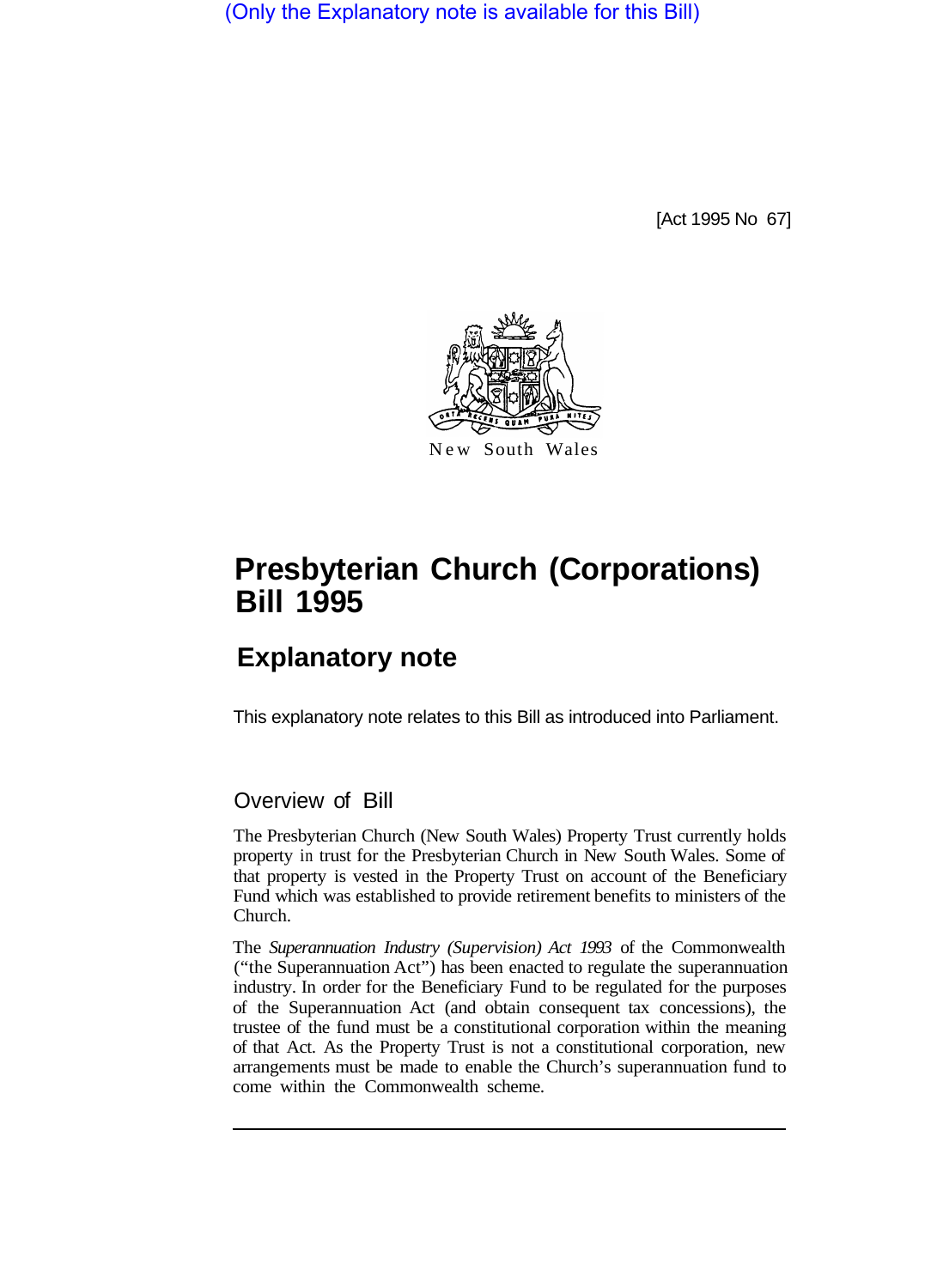Presbyterian Church (Corporations) Bill 1995 [Act 1995 No 67]

**Explanatory note** 

The objects of this Bill are:

- to constitute a statutory corporation whose function is to maintain and manage a superannuation fund for ministers of the Church, and
- to provide for other unincorporated institutions and organisations of the Church to be incorporated.

### Outline of provisions

#### **Part 1 Preliminary**

**Clause 1** sets out the name (also called the short title) of the proposed Act.

**Clause 2** provides that the proposed Act will commence on a day or days to be proclaimed.

**Clause 3** defines certain words and expressions used in the proposed Act.

#### **Part 2 Corporations**

**Clause 4** constitutes a statutory corporation called the Presbyterian Church (NSW) Superannuation Corporation. The members of the Superannuation Corporation are to be elected in accordance with the by-laws made by the General Assembly of the Church.

**Clause 5** requires the Superannuation Corporation to maintain a Superannuation Fund. The Superannuation Fund is to include the property previously held by the Property Trust on account of the Beneficiary Fund. The Superannuation Fund is a continuation of the Beneficiary Fund.

**Clause 6** specifies the functions of the Superannuation Corporation. These include:

- (a) maintaining and managing the Superannuation Fund, and
- (b) doing all things necessary or incidental to maintaining and managing the Superannuation Fund. This includes complying with the requirements of all laws, including the Superannuation Act.

**Clause 7** provides for unincorporated Church bodies to be incorporated as statutory corporations. The General Assembly of the Church may resolve that an unincorporated body of the Church, such as a committee or a body established for the purpose of an activity of the Church, is to be constituted as a corporation. Once the General Assembly has passed such a resolution, the Governor may declare by proclamation that the unincorporated body is constituted as a corporation.

Explanatory note page 2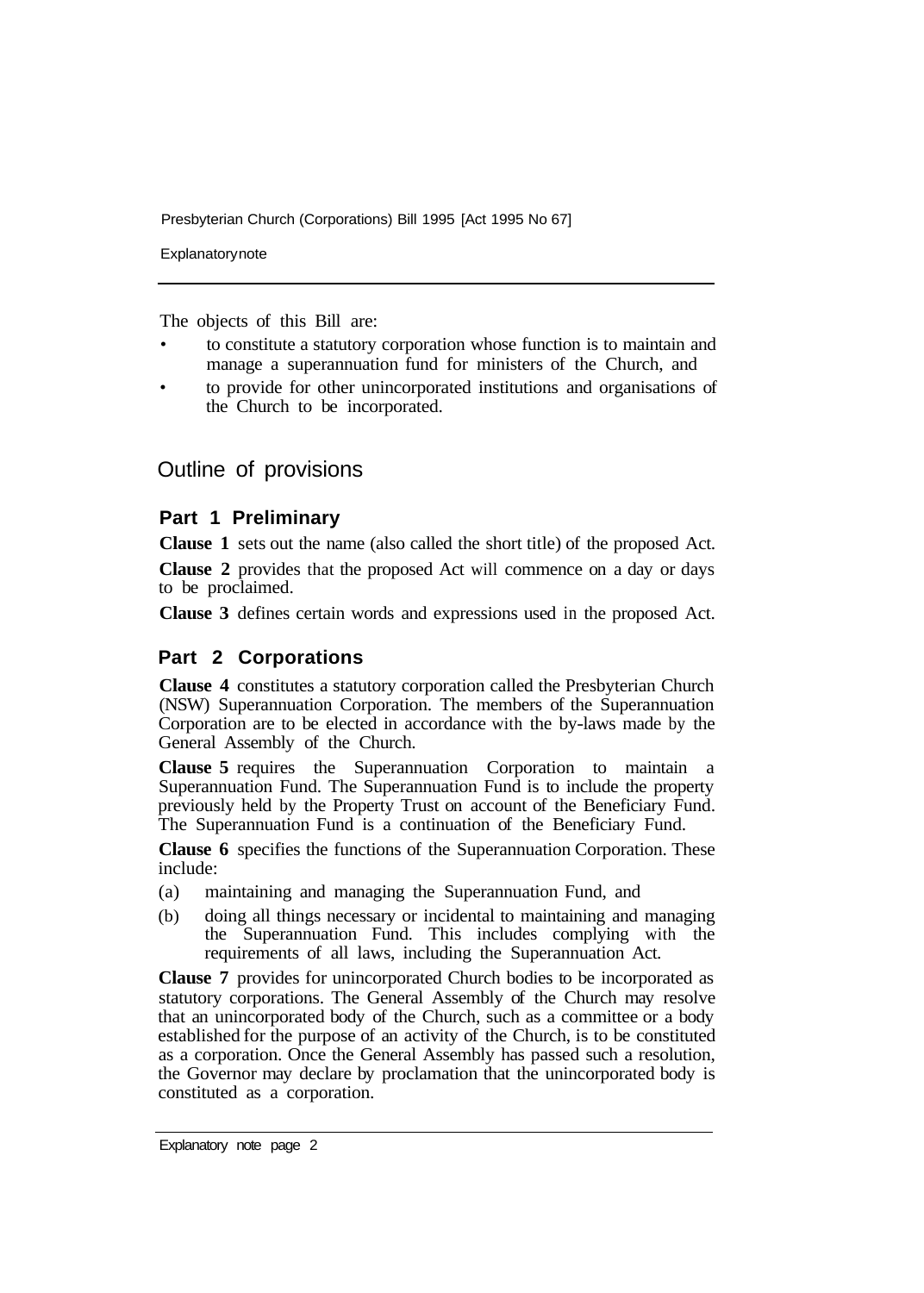Presbyterian Church (Corporations) Bill 1995 [Act 1995 No 67]

Explanatory note

**Clause 8** provides for the dissolution of such a corporation.

**Clause 9** provides that a corporation may exercise functions conferred by the General Assembly on the corporation, or on the unincorporated body that was constituted as the corporation.

**Clause 10** provides that certain provisions of *The Presbyterian Church (New South Wales) Property Trust Act 1936* also apply to corporations constituted under the proposed Act. The applicable provisions concern the powers and obIigations of corporations, and the authority of the General Assembly in relation to corporations.

**Clause 11** empowers a corporation to delegate its functions to any member of the corporation or any other person or body prescribed by the by-laws.

**Clause 12** gives effect to Schedule 1 which contains provisions relating to the membership and procedure of corporations.

**Clause 13** gives effect to Schedule 2 which contains provisions relating to the transfer of assets, rights and liabilities in respect of the Beneficiary Fund and unincorporated bodies of the Church.

#### **Part 3 Administrative provisions**

**Clause 14** describes the procedure for affixing the seal of a corporation to documents, and provides for the custody of the seal.

**Clause 15** enables a corporation to appoint a person to execute documents on its behalf.

**Clause 16** enables a corporation to certify that it holds property in trust for the Church, a particular congregation of the Church or a charitable purpose of the Church.

**Clause 17** provides that if a person obtains a receipt for money paid on behalf of a corporation, the person will not be liable if the money is lost or misapplied.

**Clause 18** provides that a person involved in a property dealing with a corporation need not question whether the corporation has power to deal with the property.

**Clause 19** entitles members of a corporation and others to be indemnified against liability for things done by them in good faith concerning the property.